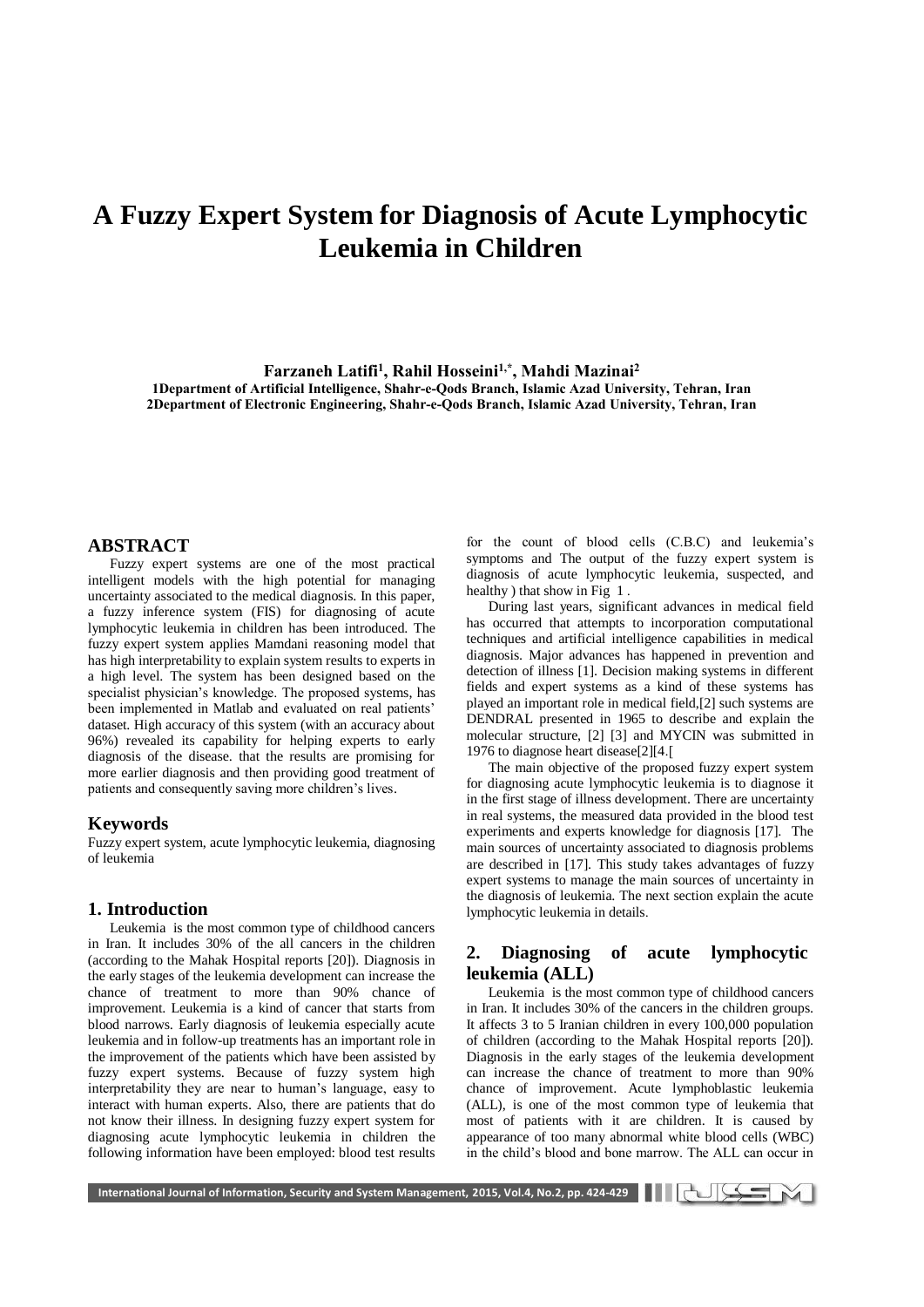adults too, but treatment is different for them. It is acute because the WBC grows up very fast. Lymphoblastic refers to the WBC, which are also called lymphocytes. Normally, lymphocytes is an important part of the body's defense system against infections.[?]

## **2.1. Symptoms**

In its early stages, the ALL can look like other sicknesses such as the flu or a cold. The difference between the ALL and flu or a cold, fleeting infection is its persistence, and the fact that the child may begin to bruise easily.

Common symptoms for ALL include: fever, feeling weakness and tired and dizzy, pain, enlarged lymph nodes, bruises, Weight loss.

#### **2.2. Diagnosis**

To detect ALL, a doctor needs to look at the child's C.B.C test that the test is the kind of test most children have had at least once by the time they are five years old in a routine physical exam. Then Cells must be counted.

#### **2.3. Causes**

The main reason of the ALL, is unknown, but something cause the WBC rapidly grows more than normal. The red blood cells (RBC) needed to carry oxygen to tissues, and platelets that are needed to stop bleeding through clotting. When immature lymphocytes crowd out red blood cell production, a child's body does not receive all the oxygen it needs. As a result, children (he or she) may develop anemia.

And when immature lymphocytes crowd out platelets, the child bleeds and bruises easily.

The cause of ALL is not known. However, some factors may increase a child's chance of developing it. Having an identical twin with ALL, Someone who has an identical twin who develops ALL in the first year of life has an increased risk of getting ALL. Inherited syndromes: such as Down syndrome, Klinefelter syndrome, Fanconi anemia, Bloom syndrome, Ataxia-telangiectasia, Neurofibromatosis [8]. There is no known way to prevent leukemia yet and there are no special tests that can find acute lymphocytic leukemia (ALL) early. The best way to find it early is to report any possible signs or symptoms of leukemia to the doctor right away. The doctor will ask you questions about your health (take a medical history), and do a physical exam. He or she will look for any swollen lymph nodes, any fever or bruising, or signs of infection. If the doctor suspects leukemia, blood tests will done

Most people with ALL have too many WBC, not enough red cells, and not enough platelets. Many of the WBC will grow abnormal, These kind of WBC don't work as usual which means a person has leukemia [9.]

#### **3. An overview on related works**

In this section, Table 1 provides an overview or comparison between some related works in diagnosing blood cancer using fuzzy expert systems.

It also represents their model, advantage and disadvantages of them.

| System's name                                              | Methodology                                                                                                                                                                                                           | <b>Inputs</b>                                                                                                                                                   | <b>Outputs</b>                                                    | <b>Advantages</b>                                                                                               | <b>Disadvantages</b>                                                                                                                                  |
|------------------------------------------------------------|-----------------------------------------------------------------------------------------------------------------------------------------------------------------------------------------------------------------------|-----------------------------------------------------------------------------------------------------------------------------------------------------------------|-------------------------------------------------------------------|-----------------------------------------------------------------------------------------------------------------|-------------------------------------------------------------------------------------------------------------------------------------------------------|
| <b>Automated Blood</b><br>Cancer Detection [10]            | Diagnose leukemia<br>with using images and<br>fuzzy system. The<br>method work on four<br>different steps: Pre-<br>Processed Image,<br>Image segmentation,<br>Fuzzy rule based<br>decision System,<br>Result          | size, shape and<br>quantity (number of<br>Infected cell) of image.                                                                                              | Diagnosing: ALL,<br>healthy                                       | Being automated and<br>can help the physician<br>as a tool for cancer<br>diagnosis.                             | Having noisy data<br>Because of using<br>images in diagnosing<br>and needs to device<br>can take photo from<br>blood. And it's quality<br>may be low. |
| Clinical decision<br>Support [11]                          | Diagnose Pneumonia<br>by using fuzzy<br>system(rule-based).                                                                                                                                                           | Pneumonia's<br>symptoms                                                                                                                                         | Diagnosing:<br>Having Pneumonia or<br>not.                        | high accuracy,<br>coverage area and less<br>time requirement,<br>managing uncertainty<br>by using fuzzy systems | Systems have to trust<br>to patient's answers.                                                                                                        |
| VP-expert for<br>diagnosing blood<br>cancer <sup>[7]</sup> | Diagnose different<br>types of blood cancer<br>by asking some<br>questions from patients<br>and according to their<br>answers.                                                                                        | Blood test, time of<br>sickness and illness's<br>symptoms.                                                                                                      | Diagnosing: (ALL or<br>AML or CLL or CML)                         | high accuracy,<br>coverage area and less<br>time requirement and<br>can help to making<br>decision.             | It doesn't have clinical<br>evaluation and Systems<br>have to trust to<br>patient's answers and<br>can not work lonely<br>yet.                        |
| Neuro-Fuzzy system<br>[12]                                 | It used mamdani FIS<br>and by providing<br>leukemia's symptoms<br>in three levels of low.<br>middle and high from<br>patients to diagnose<br>leukemia. It used<br>neural nets to find<br>fuzzy system's<br>parameters | Paleness<br>Shortness of Breath<br>Nose Bleeding<br>Frequent infection<br>Anaemia<br>Epistaxis<br>Bone pain<br>Thrombocytopenia<br>Granulocytopenia<br>Asthenia | With<br>Leukemia,<br>Might be<br>Leukemia and<br>Not.<br>Leukemia | By using combined<br>systems (neuro-fuzzy)<br>can manage<br>uncertainty and use<br>training                     | Not having treatment<br>part.                                                                                                                         |

## **Table 1: an overview of other related works**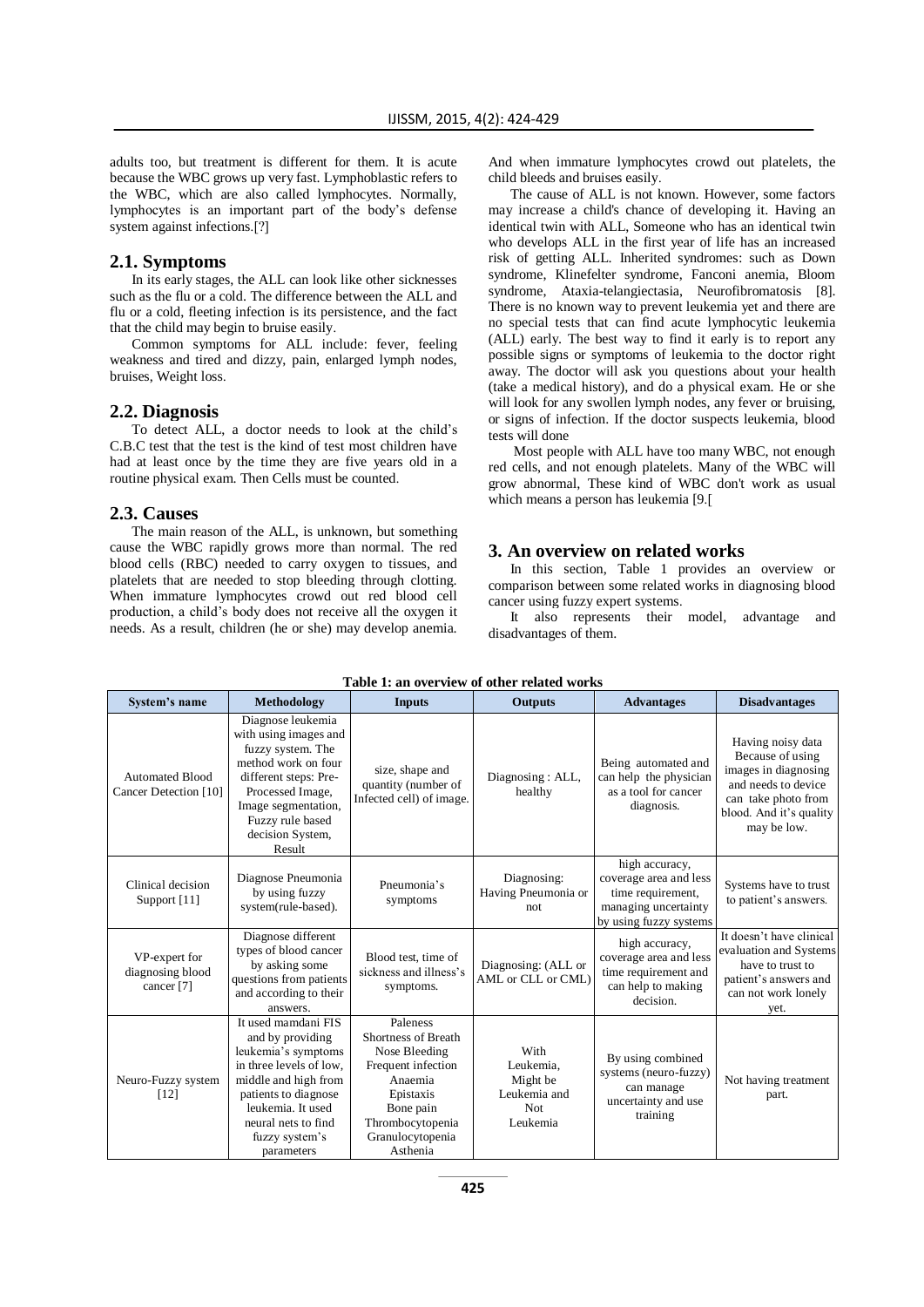|  |  |  | IJISSM, 2015, 4(2): 424-429 |
|--|--|--|-----------------------------|
|--|--|--|-----------------------------|

| System's name                                                                                | Methodology                                                                                  | <b>Inputs</b>                                                  | <b>Outputs</b>                            | <b>Advantages</b>                                                                                                                                                                                                    | <b>Disadvantages</b>                                                                         |
|----------------------------------------------------------------------------------------------|----------------------------------------------------------------------------------------------|----------------------------------------------------------------|-------------------------------------------|----------------------------------------------------------------------------------------------------------------------------------------------------------------------------------------------------------------------|----------------------------------------------------------------------------------------------|
|                                                                                              |                                                                                              | Palpitation<br>Digestive Bleeding<br>Enlarge spleen<br>Fatigue |                                           |                                                                                                                                                                                                                      |                                                                                              |
| Designing an Expert<br>System to<br>Diagnose and Propose<br>about Therapy of<br>Leukemia [6] | This is an expert<br>system presented for<br>diagnosis of Leukemia<br>using VP-Expert shell. | Blood test, time of<br>sickness and illness's<br>symptoms      | Diagnosing: (ALL or<br>AML or CLL or CML) | It can use as a tool for<br>help to experts to make<br>decision.                                                                                                                                                     | It doesn't have clinical<br>evaluation and Systems<br>have to trust to<br>patient's answers. |
| The Proposed FES                                                                             | It uses Mamdani FIS<br>and it is a rule based<br>system.                                     | Blood test(C.B.C),<br>ALL's symptoms,<br>time-sickness.        | Diagnosing: ALL in<br>children            | By using Mamdani<br>FIS, easily to work and<br>understand for each<br>body and fuzzy<br>systems can manage<br>and modeling<br>uncertainty and it's<br>inputs are easily to<br>achieve such as C.B.C<br>and symptoms. | Not suggestion has<br>provided for treatment.                                                |

# **4. The proposed fuzzy expert system**

In order to design the fuzzy expert system, first we identified the main sources of information: medical domain knowledge for diagnosis of the disease through physician expert, numerical data. The fuzzy system has been developed through the two following modelling stages:

## **Stage 1: Surface Structure Identification**

- 1) Define the inputs and outputs of systems.
- 2) Choose appropriate type of inference for the FIS.
- 3) Determine input and output variable's linguistic terms and their number according to the domain knowledge.4. Determine If-then rules of fuzzy system.

#### **Stage 2: Deep Structure Identification**

- 1) Determine suitable type of MFs for each linguistic terms.
- 2) Determine parameters of MFs using expert's knowledge or gathered information.
- 3) Refine the parameters of the MFs using regression and optimization techniques [13].

For designing the proposed fuzzy expert system that shown in Fig 5 for diagnosing ALL: before designing, studies have been conducted to search about leukemia illness such as how the leukemia diagnose by doctors for example leukemia's symptoms or blood test and their domain. Then at the first level by using the information that gathered before, determined inputs and outputs of proposed system (C.B.C and ALL's symptoms such as fever, feeling weak and tired and dizzy, pain in bones or joints, enlarged lymph nodes that show in Table 4 and output are ALL, Suspected, healthy). They are presented in Fig 3. The Mamdani FIS has been used in this study because of it is simply in work and understanding and common linguistic terms(low, middle, high) in blood test and r leukemia's symptoms and preparing rules by physician suggested. In second level determined membership functions (MFs) for inputs and outputs fuzzy sets (MFs use for representation of fuzzy sets with their intensity and fuzzy sets with un-sharp boundaries). The input and output of the FES are provided in Table 2.

|  |  |  |  | Table 2: The input and output of the FES |
|--|--|--|--|------------------------------------------|
|--|--|--|--|------------------------------------------|

| <b>Inputs</b>       | <b>Explain</b>                                  |  |  |
|---------------------|-------------------------------------------------|--|--|
| PLT                 | Platelets or thrombocytes, are blood cells that |  |  |
|                     | stop bleeding in the body.                      |  |  |
|                     | Red blood cells or erythrocytes, are the most   |  |  |
| <b>RBC</b>          | common type of <b>blood cell</b> that deliver   |  |  |
|                     | oxygen to the body tissues.                     |  |  |
|                     | White blood cells or leukocytes or              |  |  |
| <b>WBC</b>          | leucocytes, are the cells of the immune         |  |  |
|                     | system that protect the body against both       |  |  |
|                     | infectious disease and foreign invaders.        |  |  |
| <b>HCT</b>          | The percentage of red blood cells in a blood    |  |  |
|                     | sample                                          |  |  |
| HB                  | RBC carry protein in the body and transports    |  |  |
|                     | and delivers oxygen throughout the body.        |  |  |
| Fever               | High temperature                                |  |  |
| Weakness            | Feeling weakness                                |  |  |
| Pain                | Feeling pain                                    |  |  |
| Enlarge lymph nodes | The growth in size of the lymph nodes           |  |  |
|                     | The patients suffer from symptoms suddenly      |  |  |
|                     | and their blood test is sick then child has     |  |  |
| Time of sickness    | ALL, if it is a long time that the patent is    |  |  |
|                     | affected and blood test is abnormal then it is  |  |  |
|                     | susceptible.                                    |  |  |

**Main components of fuzzy inference system [14] [15]:**  Fuzzifier, Rule-base and Inference engine, and defuzzifier. They are shown in Fig 1.

In a fuzzy expert system the rule set includes fuzzy If-Then rules. Data base includes the information of MFs and MFs's parameters and at the end inference engine works with fuzzy If-Then rules, details of method proposed in this study is represented in Table 3.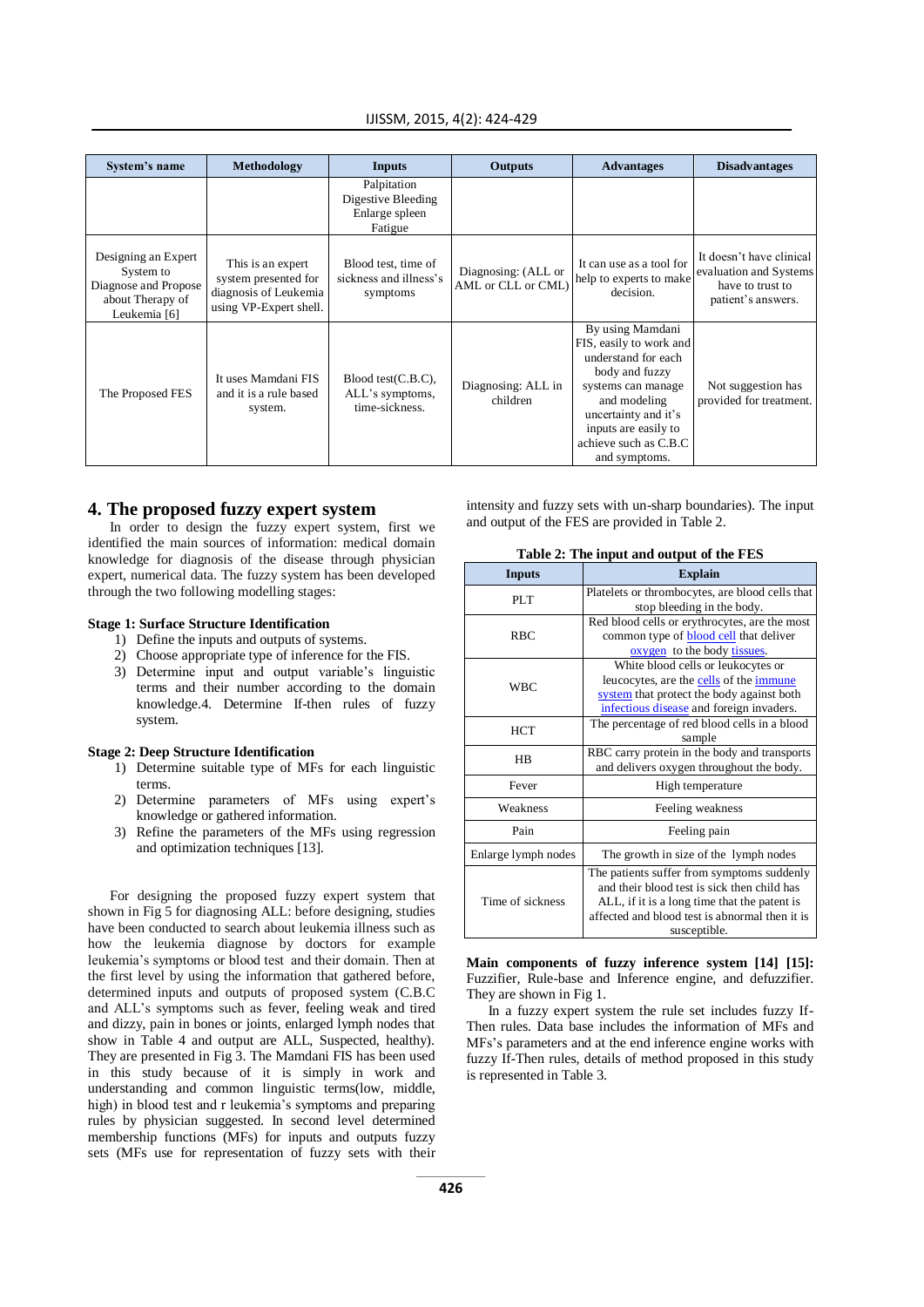

**Fig 1. A fuzzy inference system architecture [5]**



**Fig 2: MFs OF WBC(input of proposed system)**



**Fig 3: MFs OF HCT(input of proposed system)**





**Fig 5: MFs OF fever (input of proposed system)**



**Fig 6: MFs OF weakness (input of proposed system)**



**Fig 7: MFs OF pain (input of proposed system)**

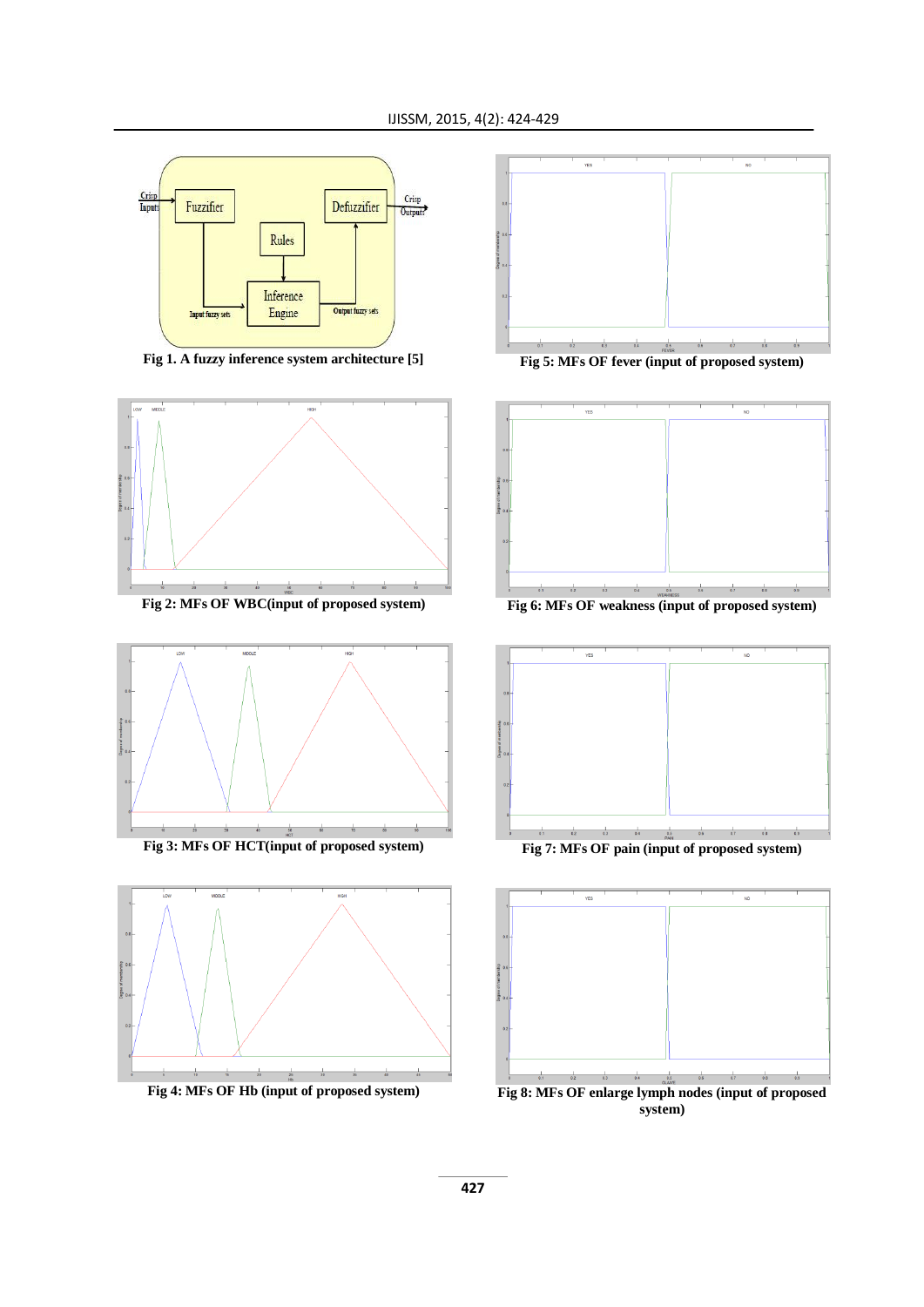

**Fig 9: MFs OF time-sickness (input of proposed system)**



**Fig 10: MFs OF RBC (input of proposed system)**



**Fig 11: MFs OF PLT (input of proposed system)**



**Table 3: The proposed FES Rule-set** IF (PLT is LOW) and (RBC is LOW) and) WBC is HIGH) and ( HCT is LOW) and ( HB is LOW) and (FEVER is YES) and ( WEAKNESS is YES) and (PAIN is YES) and)enlarge lymph nodes is YES) and Time of sickness is SUDDENLY) then) DIAGNOSE is ALL) 2) IF (PLT is LOW) or) RBC is LOW) or) WBC is HIGH) or ( HCT is LOW) or ( HB is LOW) then) DIAGNOSE is MORE-CHECK) IF (FEVER is YES) or ( WEAKNESS is YES) or (PAIN is YES) or) enlarge is lymph nodes YES) or) Time of sickness is SUDDENLY) then) DIAGNOSE is MORE-CHECK 4) IF (FEVER is YES) or ( WEAKNESS is YES) or (PAIN is YES) or) enlarge lymph nodes is YES) or) Time of sickness is  $LONG$ ) then $\overline{O}$  DIAGNOSE is ALL) IF ( PLT is MIDDLE) and) RBC is MIDDLE) and) WBC is MIDDLE) and ( HCT is MIDDLE) and ( HB is MIDDLE) and (FEVER is NO) and ( WEAKNESS is NO) and (PAIN is NO) and) enlarge lymph nodes is NO (then) DIAGNOSE is HEALTH)  $6)$  IF (PLT is HIGH) or) RBC is HIGH) and) WBC is LOW) and (HCT is HIGH) and (HB is HIGH) then) DIAGNOSE is MORE-CHECK) If( PLT is LOW) or) RBC is LOW) or) WBC is HIGH) or ( HCT is LOW) or ( HB is LOW) or (FEVER is YES) or ( WEAKNESS is YES) or (PAIN is YES) or) enlarge lymph nodes is YES) or) Time of sickness is LONG) then) DIAGNOSE is ALL)

**5. Experimental Results and Performance Evaluation of the proposed Fuzzy Expert System**

| ANDMETHOD:             | MIN             |
|------------------------|-----------------|
| OR METHOD:             | MAX             |
| <b>IMPLICATION:</b>    | MIN             |
| AGGREGATION:           | MAX             |
| <b>DEFUZZIFICATION</b> | <b>CENTROID</b> |

The proposed FES were designed in MATLAB software. Figures 2-12 represents the MFs defined for input and output variables. The parameter of the FIS are as follows:

Blood test input domain information in children have been provided from Khatamol-Anbia hospital as, show in table 2.

The FES were evaluated with a dataset including 100 patients dataset of children with leukemia. In the dataset 30 samples were sickness and 32 samples were health and 38 samples were susceptible that gathered from physician and laboratory results. For performance evaluation, the FES results have been compared to the real results and the mean square error (MSE) measure was measured which was in data set 0.4 error. The main advantage of this work compared to other related works is in evaluation process using real patients' dataset. In some of the studies it has just been mentioned the method provides a high accuracy. The comparison of some method's accuracy are show in Table 4.